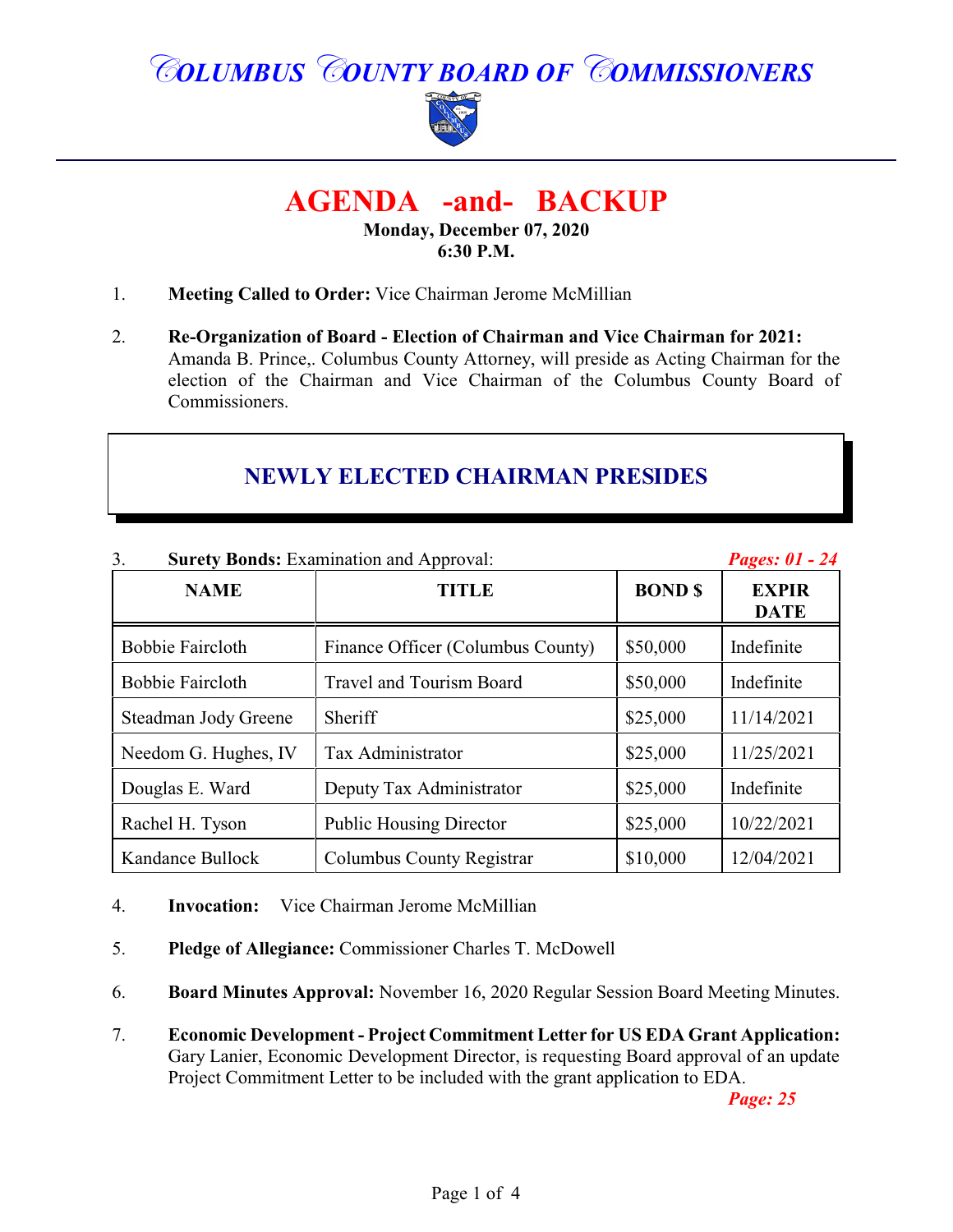- 8. **Sheriff Creation and Implementation of New Updated Polices:** The Honorable Sheriff Jody Greene is requesting Board approval of \$49,961.00 for creation and implementation of new updated polices for both the Sheriff's Office and Detention Center to decrease risk and liability. **(This Agenda item was tabled at the November 16, 2020 Board Meeting.)** *Pages: 26 - 31*
- 9. **Soil and Water Conservation Increase the Beaver Bounty to \$60.00:** Edward E. Davis, Soil and Water Conservation Director, is requesting the Board to allow the increase. **(This Agenda item was tabled at the November 02 and 16, 2020 Meetings.**) *Page: 32*
- 10. **Soil and Water Conservation Watershed Restoration Project Coordinator:** Edward E. Davis, Soil and Water Conservation Director, is requesting Board approval of hiring a Watershed Restoration Project Coordinator. *Pages: 33 - 34*
- 11. **Social Services Monthly Administrative Update:** Algernon McKenzie, Social Services Director, will deliver the November 2020 Administrative Update. *Pages: 35 - 40*
- 12. **Finance Resolution and Agreement for Deposit Accounts with Truist and First Bank:** Bobbie Faircloth, Finance Officer, is requesting Board approval and adoption of the Resolution and Agreement for Deposit Accounts with Truist and First Bank.

*Pages: 41 - 47*

- 13. **Resolution Approval and Adoption of Signatory Resolution by the Columbus County Board of Commissioners:** June B. Hall, Clerk to the Board, is requesting Board approval and adoption of this Resolution. *Pages: 48 - 49* **(June B . Hall will be present to explain and answer any questions the Commissioners may have.**
- 14. **Appointments Committees/Boards/Commissions:** June B. Hall, Clerk to the Board, is requesting the following appointments/re-appointments/replacements be made to the following boards/committees/commissions. *Pages: 50 - 66* **(June B. Hall, Clerk to the Board will be present to explain and answer any questions the Commissioners may have.)**

| Legend: EB            | $=$ Entire Board            |                  |                            |  |
|-----------------------|-----------------------------|------------------|----------------------------|--|
| <b>Listed Zone#</b>   | $=$ Individual Commissioner |                  |                            |  |
| <b>Zone I:</b>        | <b>Jerome McMillian</b>     | <b>Zone V:</b>   | <b>Brent Watts</b>         |  |
| <b>Zone II:</b>       | <b>Chris Smith</b>          | <b>Zone VI:</b>  | <b>Ricky Bullard</b>       |  |
| $\mathbf{Zone}$ III : | Giles E. Byrd, Jr.          | <b>Zone VII:</b> | <b>Charles T. McDowell</b> |  |
| <b>Zone IV</b> :      | <b>Lavern Coleman</b>       |                  |                            |  |

| <b>COMMITTEE</b>                                       | ZONE/<br>EB  | PERSON(S)                                                    | <b>EXPIR.</b><br><b>DATE</b>             |
|--------------------------------------------------------|--------------|--------------------------------------------------------------|------------------------------------------|
| Animal Control Advisory Council                        |              | William Christopher Barnhill                                 | 08/06/2020                               |
| <b>Emergency Communications Oversight</b><br>Committee | П<br>Ш<br>IV | Mike Bartley<br>William Rushing<br>John Russ<br>Jerry Hodges | 12/2020<br>12/2020<br>12/2020<br>12/2020 |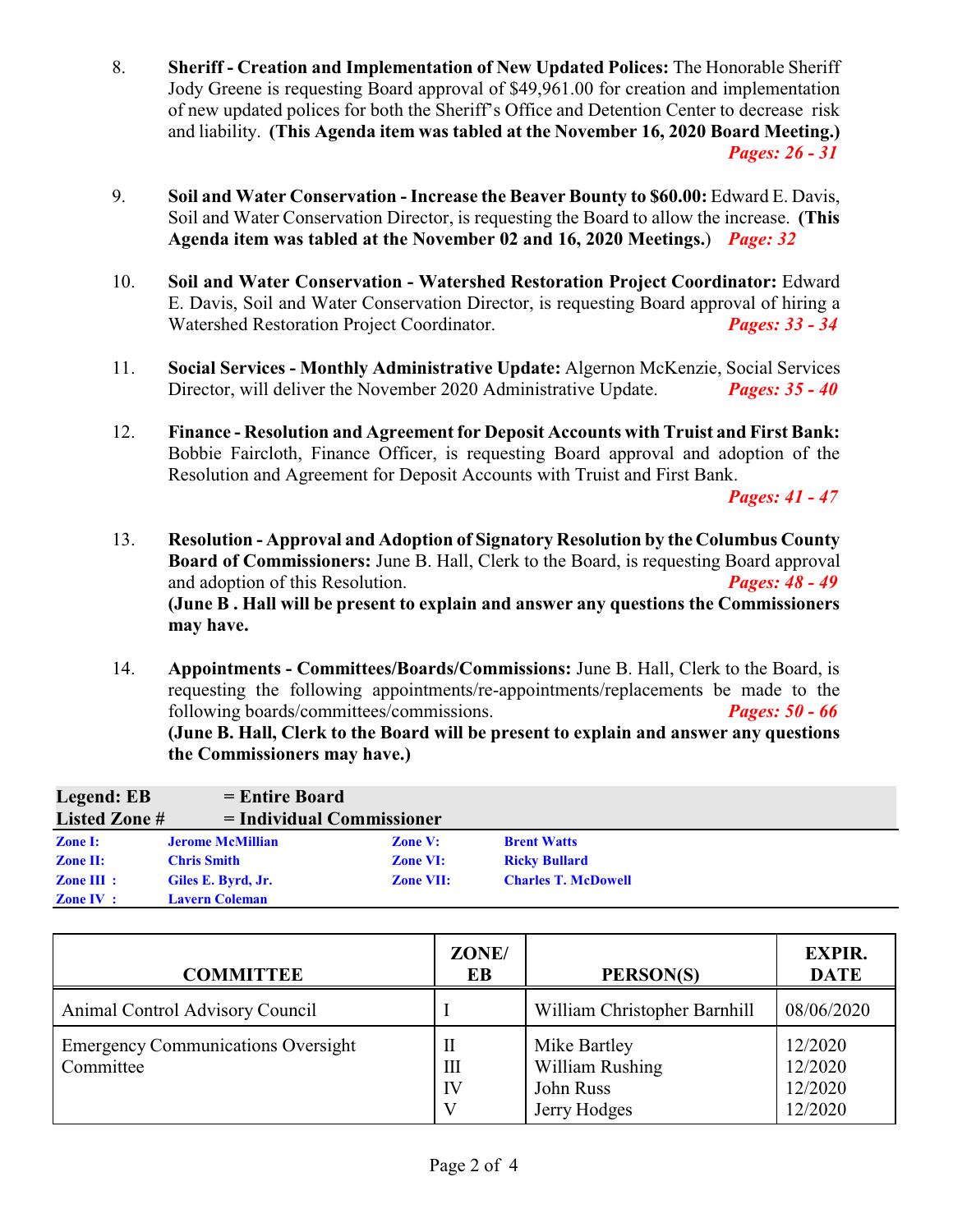| <b>COMMITTEE</b>                                                                                       | ZONE/<br><b>EB</b>                                            | <b>PERSON(S)</b>                                                                                         | <b>EXPIR.</b><br><b>DATE</b>                                                                    |
|--------------------------------------------------------------------------------------------------------|---------------------------------------------------------------|----------------------------------------------------------------------------------------------------------|-------------------------------------------------------------------------------------------------|
| Health (Board of)                                                                                      | IV<br>$\mathbf{I}$<br>EB                                      | H.L. "Drew" Cox<br>Darryl J. Diefes, D.D.S.<br>Pat Ray (At Large)                                        | 12-31-2020<br>12-31-2020<br>12-31-2020                                                          |
| Columbus Regional Healthcare System                                                                    | EB                                                            | Giles E. Byrd<br>-Vacant-                                                                                | 12-2020<br>12-2020                                                                              |
| <b>EMS Peer Review Committee</b><br>(2 Commissioners)                                                  | EB                                                            | -Vacant-<br>-Vacant-                                                                                     | 12-04-2020<br>12-04-2020                                                                        |
| <b>Fire Peer Review Committee</b><br>(2 Commissioners)                                                 | EB                                                            | Charles T. McDowell<br>Ricky Bullard                                                                     | 12-04-2020<br>12-04-2020                                                                        |
| Housing Advisory Committee                                                                             | $\rm III$                                                     | David Solomon                                                                                            | 06-30-2020                                                                                      |
| <b>Industrial Facilities Pollution Control Financing</b><br>Authority                                  | EB<br>EB                                                      | David McPherson<br>Henry Campbell                                                                        | 06-30-2020<br>06-30-2020                                                                        |
| Juvenile Crime Prevention Council                                                                      | EB<br>I<br>$\mathbf{I}$<br>III<br>IV<br>$\overline{V}$<br>VII | <b>County Commissioner</b><br>Appointee<br>Appointee<br>Appointee<br>Appointee<br>Appointee<br>Appointee | To be<br>replaced due<br>to lack of<br>attendance.<br>(See e-mail<br>from Julie<br>Strickland.) |
| Lower Cape Fear Water and Sewer Authority                                                              | <b>EB</b>                                                     | <b>Trent Burroughs</b><br>(Does not have to be a<br><b>Commissioner to serve.)</b>                       | See e-mail<br>from Tim H.<br>Holloman                                                           |
| Parks and Recreation Advisory Board                                                                    | $\mathbf H$<br>$\rm III$<br>IV<br>V                           | C. Lloyd Lennon, Jr.<br>Fannie Walden<br>Karlyn Stephens<br>Charles Milligan                             | 12/2020<br>12/2020<br>12/2020<br>12/2020                                                        |
| Planning Board (See Bylaws)                                                                            | VII                                                           | Daryl Hardwick                                                                                           | 09-30-2020                                                                                      |
| Board of Adjustments (Columbus County)<br>(See Bylaws)                                                 | $\mathop{\rm III}$<br>IV<br>VI                                | Jerry Freeman<br>Cameron Byrd<br>Jonathan Williams                                                       | 09-30-2020<br>09-30-2020<br>09-30-2020                                                          |
| Southeastern Community & Family Services, ?<br>Inc. (Replaces Four-County Community<br>Services, Inc.) | EB                                                            | Wanda Killens                                                                                            | 07-21-2019                                                                                      |